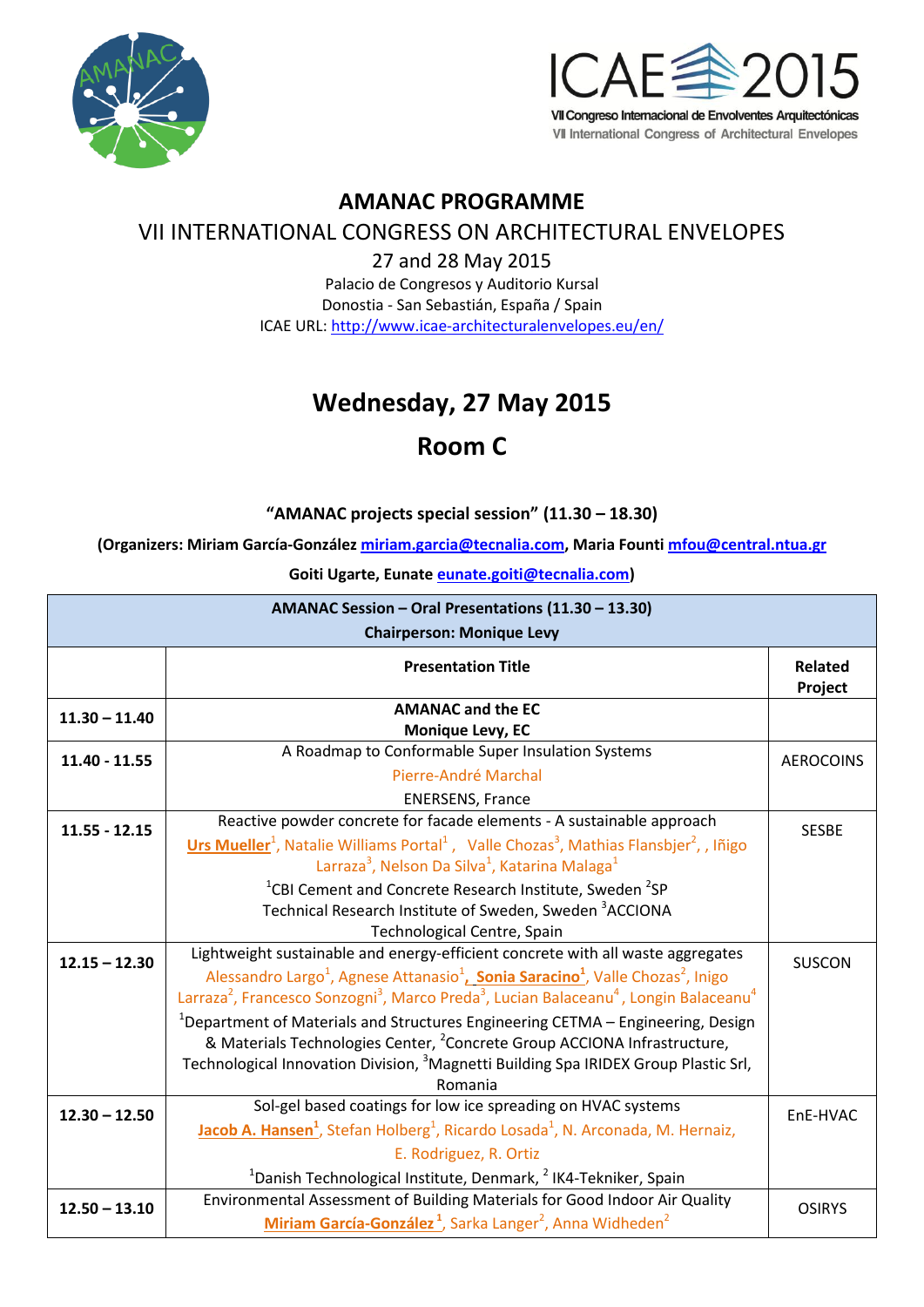|                                                                                           | <sup>1</sup> TECNALIA R&I, $^2$ IVL Swedish Environmental Research Institute, Sweden                                                                                                                                                                    |                 |  |  |
|-------------------------------------------------------------------------------------------|---------------------------------------------------------------------------------------------------------------------------------------------------------------------------------------------------------------------------------------------------------|-----------------|--|--|
| 13.10 -13.30                                                                              | Composite UHPC-AAC/CLC façade elements with modified interior plaster for new                                                                                                                                                                           | <b>H-HOUSE</b>  |  |  |
|                                                                                           | buildings and refurbishment                                                                                                                                                                                                                             |                 |  |  |
|                                                                                           | Lorenzo Miccoli <sup>1</sup> , Patrick Fontana <sup>1</sup> , Nelson Silva <sup>2</sup> , Andrea Klinge <sup>3</sup> , Christer<br>Cederqvist <sup>4</sup> , Oliver Kreft <sup>5</sup> , Dirk Qvaeschning <sup>6</sup> , Christer Sjöström <sup>7</sup> |                 |  |  |
|                                                                                           | <sup>1</sup> BAM Federal Institute for Materials Research and Testing, Berlin, Germany, $2$ CBI                                                                                                                                                         |                 |  |  |
|                                                                                           | Swedish Cement and Concrete Research Institute, Borås, Sweden, <sup>3</sup> Roswag                                                                                                                                                                      |                 |  |  |
|                                                                                           | Architekten GvA mbH, Berlin, Germany, <sup>4</sup> Aercrete Technology AB, Bankeryd,                                                                                                                                                                    |                 |  |  |
|                                                                                           | Sweden, <sup>5</sup> Xella Technology and Research, Kloster Lehnin, Germany, <sup>6</sup> Dyckerhoff                                                                                                                                                    |                 |  |  |
|                                                                                           | GmbH, Wiesbaden, Germany, <sup>7</sup> Svenska Aerogel AB, Gävle, Sweden                                                                                                                                                                                |                 |  |  |
| 13.30 - 14.45                                                                             | <b>Lunch Break</b>                                                                                                                                                                                                                                      |                 |  |  |
| AMANAC Session - Poster Presentations (14.45 - 16.25)<br><b>Chairperson: Maria Founti</b> |                                                                                                                                                                                                                                                         |                 |  |  |
|                                                                                           | 5 min oral presentation of each work                                                                                                                                                                                                                    |                 |  |  |
|                                                                                           | Graphene nanoplatelets biocomposites for advanced pultrusion profiles                                                                                                                                                                                   |                 |  |  |
|                                                                                           | adapted to building envelope                                                                                                                                                                                                                            | <b>OSIRYS</b>   |  |  |
|                                                                                           | I. Roig, O. Menes and B. Monje                                                                                                                                                                                                                          |                 |  |  |
| $14.45 - 15.05$                                                                           | AIMPLAS - Instituto Tecnológico del Plástico, Spain                                                                                                                                                                                                     |                 |  |  |
|                                                                                           | Effects of flame retardants on flammability of flax fibre-reinforced composites                                                                                                                                                                         |                 |  |  |
|                                                                                           | NayraUranga Loredo, Javier Sacristan Bermejo                                                                                                                                                                                                            | <b>BioBuild</b> |  |  |
|                                                                                           | Polymers and composites Group, ACCIONA, Spain                                                                                                                                                                                                           |                 |  |  |
|                                                                                           | Numerical investigation of the effect of vacuum insulation panels                                                                                                                                                                                       |                 |  |  |
|                                                                                           | on the thermal bridges of lightweight drywall envelopes                                                                                                                                                                                                 | <b>ELISSA</b>   |  |  |
|                                                                                           | Dimos A. Kontogeorgos, <b>Ioannis A. Atsonios</b> , Ioannis D. Mandilaras and Maria                                                                                                                                                                     |                 |  |  |
| 15.05 - 15.25                                                                             | A. Founti                                                                                                                                                                                                                                               |                 |  |  |
|                                                                                           | Lab. of Heterogeneous Mixtures & Combustion Systems, School of Mechanical                                                                                                                                                                               |                 |  |  |
|                                                                                           | Engineering National Technical University of Athens, Greece                                                                                                                                                                                             |                 |  |  |
|                                                                                           | Monitoring of Health Related Parameters in Indoor Environments                                                                                                                                                                                          |                 |  |  |
|                                                                                           | Manuela Reichert, Jürgen Frick                                                                                                                                                                                                                          | <b>CETIEB</b>   |  |  |
|                                                                                           | Materials Testing Institute, University of Stuttgart                                                                                                                                                                                                    |                 |  |  |
|                                                                                           | Structural behaviour of RPC sandwich façade elements with                                                                                                                                                                                               |                 |  |  |
|                                                                                           | <b>GFRP</b> connectors                                                                                                                                                                                                                                  | <b>SESBE</b>    |  |  |
|                                                                                           | Mathias Flansbjer <sup>1</sup> , Daniel Honfi <sup>1</sup> , Urs Mueller <sup>2</sup> , Lech Wlasak <sup>3</sup> , Natalie Williams                                                                                                                     |                 |  |  |
|                                                                                           | Portal <sup>2</sup> , Jan-Olof Edgar <sup>4</sup> , Iñigo Larraza <sup>5</sup>                                                                                                                                                                          |                 |  |  |
|                                                                                           | <sup>1</sup> SP Technical Research Institute of Sweden, <sup>2</sup> CBI Cement and Concrete                                                                                                                                                            |                 |  |  |
|                                                                                           | Research Institute, Sweden, <sup>3</sup> Mostostal Warszawa, Poland, <sup>4</sup> Projekten-                                                                                                                                                            |                 |  |  |
|                                                                                           | gagemang, Sweden, <sup>5</sup> ACCIONA Infrastructure Technological Centre, Spain                                                                                                                                                                       |                 |  |  |
| $15.25 - 15.45$                                                                           | Low Embodied Energy Insulation Materials and Masonry                                                                                                                                                                                                    | LEEMA           |  |  |
|                                                                                           | <b>Components for Energy Efficient Buildings</b>                                                                                                                                                                                                        |                 |  |  |
|                                                                                           | A. Gaki <sup>1</sup> , M. Taxiarchou <sup>1</sup> , D. Panias <sup>1</sup> , I. Douni <sup>1</sup> , C. Panagiotopoulou <sup>1</sup> , A.                                                                                                               |                 |  |  |
|                                                                                           | Pasquali <sup>2</sup> , C. Dedeloudis <sup>3</sup> , Valerie Spaeth <sup>4</sup> , C. Chatziastrou <sup>5</sup> , J. Geduhn <sup>6</sup>                                                                                                                |                 |  |  |
|                                                                                           | $1$ School of Mining and Metallurgical Engineering, NTUA, Greece; $2$ Morando                                                                                                                                                                           |                 |  |  |
|                                                                                           | S.r.I, Italy, <sup>3</sup> S&B Industrial Minerals SA, Greece; <sup>4</sup> Redco NV, Belgium, <sup>5</sup> FIBRAN                                                                                                                                      |                 |  |  |
|                                                                                           | SA, Greece, <sup>6</sup> Schlagmann Baustoffwerke, Germany                                                                                                                                                                                              |                 |  |  |
|                                                                                           | New Materials for Smart Windows Glazing - Optical and Mechanical Properties                                                                                                                                                                             | <b>HARWIN</b>   |  |  |
|                                                                                           | M. Willert-Porada <sup>1</sup> , K. Kyrgyzbaev <sup>1</sup> , A. Saberi <sup>1</sup> , B. Scharfe <sup>1</sup> , Ch. Wehmann <sup>2</sup> , F,                                                                                                          |                 |  |  |
|                                                                                           | Rieg <sup>2</sup> , M. Arnold <sup>3</sup>                                                                                                                                                                                                              |                 |  |  |
|                                                                                           | <sup>1</sup> Chair of Materials Processing, <sup>2</sup> Chair of Computer Aided Design,                                                                                                                                                                |                 |  |  |
|                                                                                           | University of Bayreuth, Germany; <sup>3</sup> InGlas GMBH, Germany                                                                                                                                                                                      |                 |  |  |
|                                                                                           | Active paints to improve indoor air quality                                                                                                                                                                                                             |                 |  |  |
|                                                                                           | Michaela Müller, Iris Trick                                                                                                                                                                                                                             |                 |  |  |
|                                                                                           | Fraunhofer-Institute for Interfacial Engineering and Biotechnology, Germany                                                                                                                                                                             |                 |  |  |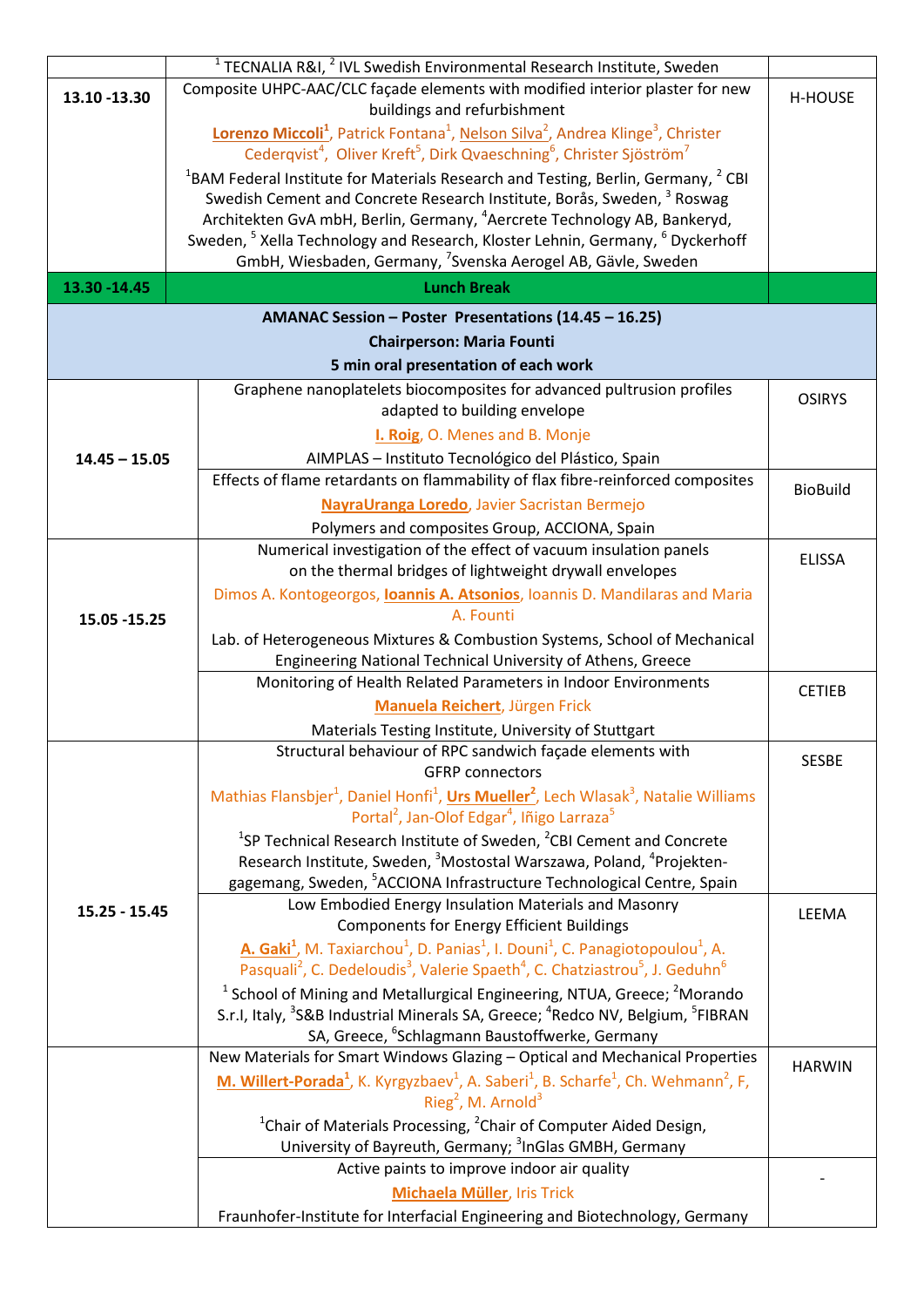| $15.45 - 16.05$                         | The INTASENSE Project Approach for Toxic Gas Detection Indoors                                                                                                  | <b>INTANSENSE</b> |
|-----------------------------------------|-----------------------------------------------------------------------------------------------------------------------------------------------------------------|-------------------|
|                                         | G.G.Mandayo <sup>1</sup> , J.Gonzalez-Chavarri <sup>1</sup> , I.Castro-Hurtado <sup>1</sup> , I. Ayerdi <sup>1</sup> , E.Castaño <sup>1</sup> ,                 |                   |
|                                         | E.Hammes <sup>3</sup> , P.Ryser <sup>4</sup> , H.Knapp <sup>3</sup>                                                                                             |                   |
|                                         | <sup>1</sup> Ceit and Tecnun (Universidad de Navarra), Spain <sup>3</sup> CSEM Alpnach, Switzerland                                                             |                   |
|                                         | <sup>4</sup> Ecole Polytechnique Fédérale de Lausanne, Lab.of Microengineering for                                                                              |                   |
|                                         | Manufacturing, CH                                                                                                                                               |                   |
|                                         | Fostering energy efficiency in buildings through aerogel based renders                                                                                          | <b>HOMESKIN</b>   |
|                                         | Mohamad Ibrahim <sup>1</sup> , Etienne Wurtz <sup>2</sup> , Patrick Achard <sup>1</sup> , Pascal H.                                                             |                   |
|                                         | Biwole $1,3$                                                                                                                                                    |                   |
|                                         | <sup>1</sup> MINES ParisTech, PSL Research University, PERSEE, Centre Procédés, Energies                                                                        |                   |
|                                         | Renouvelables et Systèmes Energétiques, France, <sup>2</sup> CEA-INES, LEB – Building                                                                           |                   |
|                                         | Energy Lab, France, <sup>3</sup> Department of Mathematics and                                                                                                  |                   |
|                                         | Interactions, France<br>Mechanically robust pectin-silica nanocomposite aerogels: potential materials                                                           |                   |
|                                         | for thermal superinsulation                                                                                                                                     | <b>AEROCOINS</b>  |
|                                         | $S. Zhao1$ , A. Demilecamps <sup>2</sup> , A. Rigacci <sup>3</sup> , L. Huber <sup>1</sup> , T. Budtova <sup>2</sup> ,*, M. M. Koebel <sup>1*</sup>             |                   |
|                                         | <sup>1</sup> Lab. for Building Energy Materials and Components, EMPA, CH; <sup>2</sup> MINES                                                                    |                   |
| $16.05 - 16.25$                         | ParisTech, Centre de Mise en Forme des Matériaux, France <sup>3</sup> MINES ParisTech,                                                                          |                   |
|                                         | Centre procédés, energies renouvelables et systems énergétiques, France                                                                                         |                   |
|                                         | Full scale performance evaluation of Aerogel products and systems for building                                                                                  | <b>AEROCOINS</b>  |
|                                         | insulation                                                                                                                                                      |                   |
|                                         | Ignacio del Val <sup>1</sup> Roberto Garay <sup>2</sup> , Ewa A. Zukowska <sup>1</sup> , <b>Eunate Goiti</b> <sup>2</sup>                                       |                   |
|                                         | $1$ Acciona Infraestructuras, Spain, $2$ Tecnalia Research & Innnovation, Spain                                                                                 |                   |
| $16.25 - 16.50$                         | <b>Coffee Break</b>                                                                                                                                             |                   |
|                                         | AMANAC Session - Oral Presentations (16.50 - 18.30)                                                                                                             |                   |
| <b>Chairperson: Eunate Goiti Ugarte</b> |                                                                                                                                                                 |                   |
|                                         |                                                                                                                                                                 |                   |
| $16:50 - 17:10$                         | Long-term performance of super-insulating materials in building components &                                                                                    |                   |
|                                         | systems                                                                                                                                                         | ANNEX 65          |
|                                         | <b>Dr. Daniel Quenard</b>                                                                                                                                       |                   |
|                                         | CSTB, France                                                                                                                                                    |                   |
| 17:10 - 17:30                           | Bio-aerogels: new promising materials for thermal                                                                                                               |                   |
|                                         | superinsulation                                                                                                                                                 | <b>AEROCOINS</b>  |
|                                         | Cyrielle Rudaz <sup>1</sup> , Arnaud Demilecamps <sup>1</sup> , Georg Pour <sup>1</sup> ,                                                                       |                   |
|                                         | Margot Alves <sup>1</sup> , Arnaud Rigacci <sup>2</sup> , Christian Beauger <sup>2</sup> , Claudia                                                              |                   |
|                                         | Hildenbrand <sup>2</sup> , Gudrun Reichenauer <sup>3</sup> , Tatiana Budtova <sup>1</sup>                                                                       |                   |
|                                         | <sup>1</sup> Centre for Materials Forming (CEMEF), MINES ParisTech, France; <sup>2</sup> Centre                                                                 |                   |
|                                         | procédés, énergies renouvelables et systèmes énergétiques (PERSEE), MINES                                                                                       |                   |
|                                         | ParisTech, France; Bavarian Center for Applied Energy Research, Germany                                                                                         |                   |
| 17:30 - 17:50                           | Fire Behaviour of Drywall Systems Incorporating Phase Change                                                                                                    | <b>ELISSA</b>     |
|                                         | <b>Materials and Vacuum Insulation Panels</b>                                                                                                                   |                   |
|                                         | Dimos A. Kontogeorgos, Georgios K. Semitelos, Ioannis D. Mandilaras and                                                                                         |                   |
|                                         | <b>Maria A. Founti</b>                                                                                                                                          |                   |
| 17:50 - 18:10                           | School of Mechanical Engineering, NTUA, Greece<br>Structural façade system in biocomposite materials                                                            |                   |
|                                         | Guglielmo Carra <sup>1</sup> , Morten N. Lund <sup>2</sup>                                                                                                      | <b>BioBuild</b>   |
|                                         | <sup>1</sup> Department of Materials Consulting Arup Deutschland GmbH, Germany; <sup>2</sup> GXN                                                                |                   |
|                                         | Innovation, Kanonbådsvej 8, Copenhagen, Denmark                                                                                                                 |                   |
|                                         | How to design an adaptive wall panel for retrofitting with multiple innovative                                                                                  |                   |
| 18.10 - 18.30                           | technologies                                                                                                                                                    | ADAPTIWALL        |
|                                         | <b>Isabel Lacave Azpeitia<sup>1</sup></b> , Rodriguez Pando <sup>1</sup> , Rogier Donkervoort <sup>2</sup> , Tim Dijkmans <sup>2</sup>                          |                   |
|                                         | <sup>1</sup> ACCIONA Infraestructuras S.A., Madrid, Spain, <sup>2</sup> Netherlands Organisation for<br>Applied Scientific Research TNO, Delft, The Netherlands |                   |